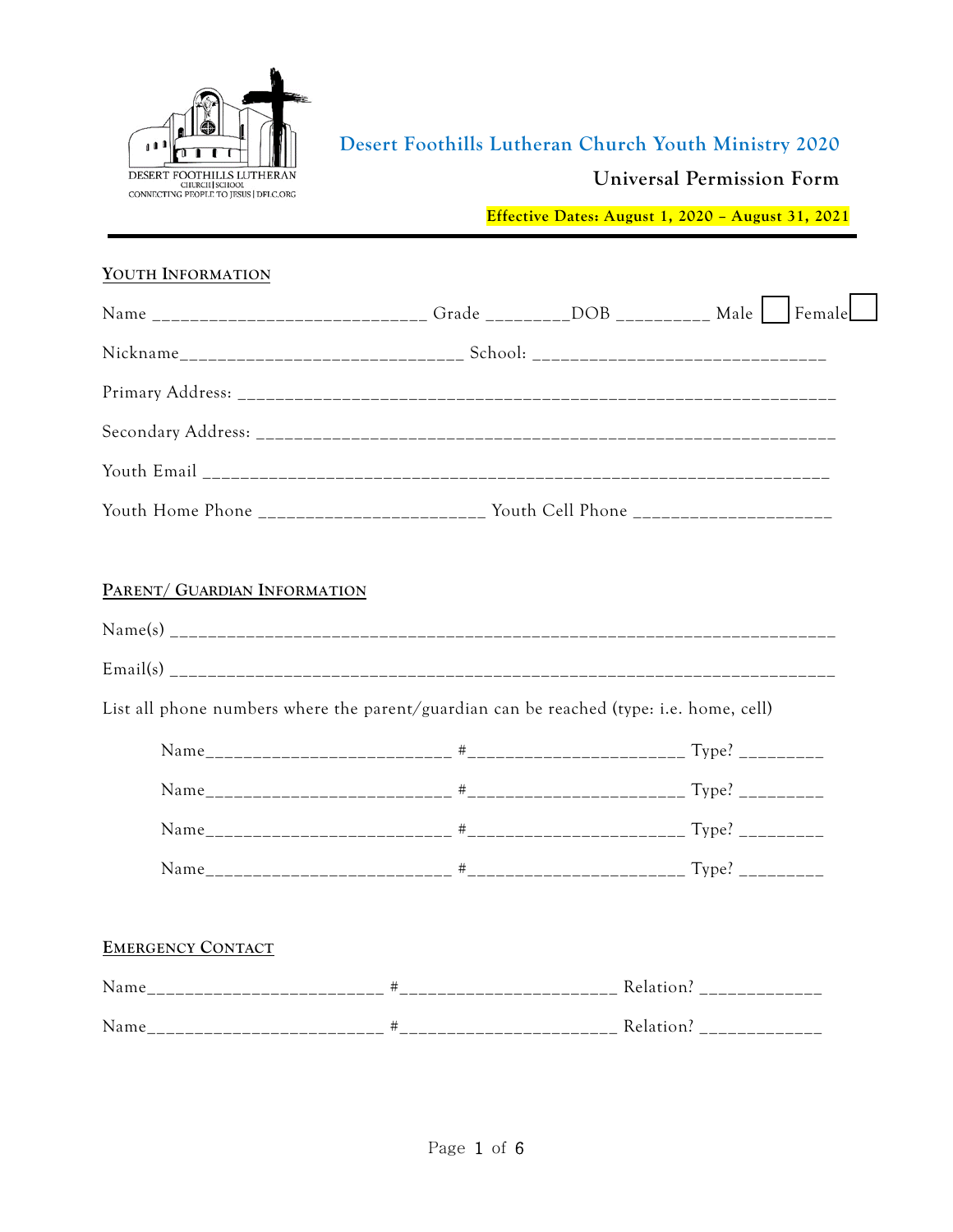### **PARENTAL CONSENT**

The undersigned does hereby give permission for my child \_\_\_\_\_\_\_\_\_\_\_\_\_\_\_\_\_\_\_\_\_\_\_\_\_\_\_\_\_\_ (child's name)("Participant"), to attend and participate in any Desert Foothills Lutheran Church children/youth ministry activities, events, retreats and childcare during the period of April 1, 2020 – August 31, 2021.

LIABILITY RELEASE: In consideration of Desert Foothills Lutheran Church allowing the Participant to participate in children/youth ministry (Sunday worship, Sunday Bible Class, SOAR Activities, Events, Retreats, Lock-Ins, Trips) and childcare, I, the undersigned, do hereby release, forever discharge and agree to hold harmless Desert Foothills Lutheran Church, its pastor, ministry leaders, employees, volunteers and teachers (collectively herein the "Church") from any and all liability, claims or demands for accidental personal injury, sickness or death, as well as property damage and expenses, of any nature whatsoever which may be incurred by the undersigned and the Participant while involved in the children/youth activities and childcare. I the parent or legal guardian of this Participant hereby grant my permission for the Participant to participate fully in children/youth ministry activities and child care, including trips away from the church premises. Furthermore, I, on behalf of my minor Participant, hereby assume all risk of accidental personal injury, sickness, death, damage and expense as a result of participation in recreation and work activities involved therein. The undersigned further hereby agrees to hold harmless and indemnify said Church for any liability sustained by said Church as the result of the negligent, willful or intentional acts of said Participant, including expenses incurred attendant thereto.

MEDICAL TREATMENT PERMISSION: I authorize an adult, in whose care the minor has been entrusted, to consent to any emergency x-ray examination, anesthetic, medical, surgical or dental diagnosis or treatment and hospital care, to be rendered to the minor under the general or special supervision and on the advice of any physician or dentist licensed under the provisions of the Medical Practice Act on the medical staff of a licensed hospital or emergency care facility. The undersigned shall be liable and agrees to pay all costs and expenses incurred in connection with such medical and dental services rendered to the aforementioned child or youth pursuant to this authorization.

EARLY RETURN HOME POLICY: Should it be necessary for my child or youth to return home due to medical reasons, disciplinary action or otherwise, the undersigned shall assume all transportation costs and responsibility.

TRANSPORTATION PERMISSION: The undersigned does also hereby give permission for my child/youth to ride in any vehicle driven by an approved and licensed ADULT chaperone while attending and participating in activities sponsored by Desert Foothills Lutheran Church. My child/youth and I understand that SEAT BELTS MUST BE WORN AT ALL TIMES during transportation.

|                              | Date |
|------------------------------|------|
| Signature of parent/guardian | Date |
|                              |      |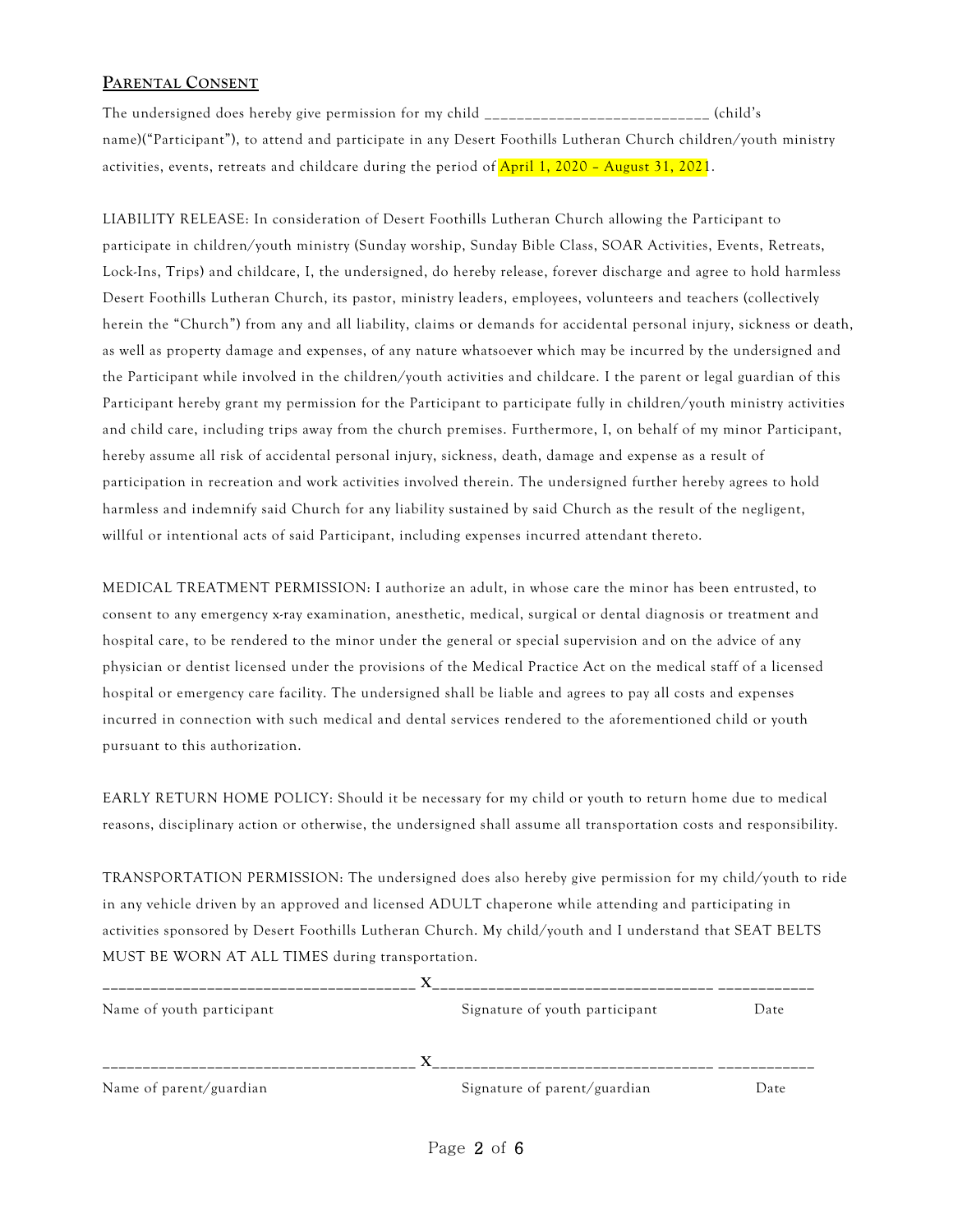# **MEDICAL INFORMATION**

| YOUTH INFORMATION (Please Print)                        |                                                                                                    |
|---------------------------------------------------------|----------------------------------------------------------------------------------------------------|
|                                                         |                                                                                                    |
|                                                         |                                                                                                    |
|                                                         |                                                                                                    |
| PARENT/GUARDIAN CONTACT INFORMATION                     |                                                                                                    |
|                                                         |                                                                                                    |
|                                                         | List all parent/guardian contact phone numbers in best order to be reached: ______________________ |
| NON-PARENT/GUARDIAN EMERGENCY CONTACTS                  |                                                                                                    |
|                                                         |                                                                                                    |
|                                                         |                                                                                                    |
| PRIMARY CARE PHYSICIAN                                  |                                                                                                    |
|                                                         |                                                                                                    |
|                                                         |                                                                                                    |
|                                                         |                                                                                                    |
|                                                         |                                                                                                    |
| <b>INSURANCE INFORMATION</b>                            |                                                                                                    |
|                                                         |                                                                                                    |
|                                                         |                                                                                                    |
|                                                         |                                                                                                    |
| Required: Attach a copy of medical insurance card here. |                                                                                                    |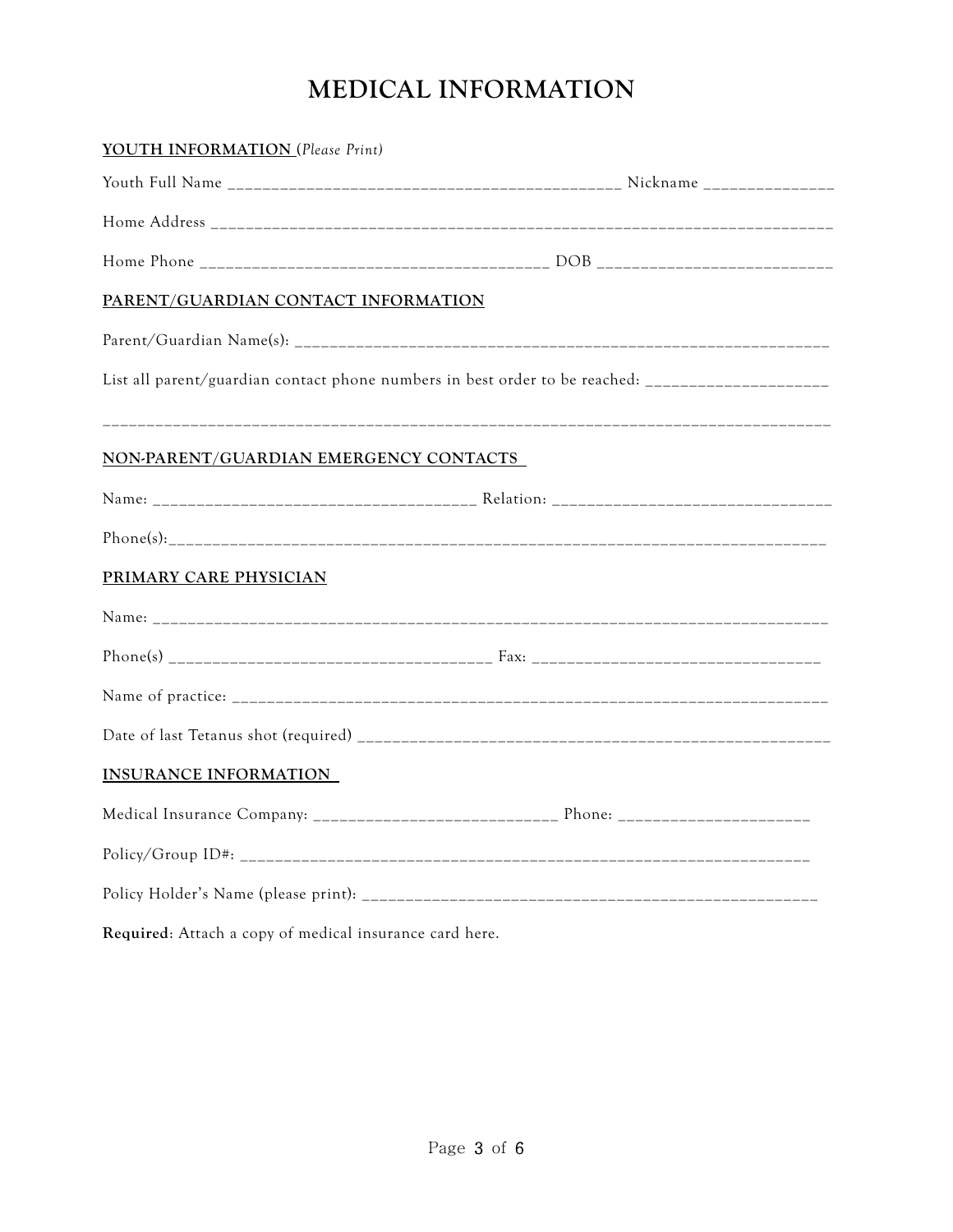### **MEDICATION:**

List all medications the youth will take during any youth ministry trips, retreats, or events. This includes any prescription, non-prescription medications, herbal supplements and vitamins. Any participant under the age of 18 is required to give **ALL MEDICATIONS to the adult youth leader in their original containers with complete dispensing instructions before the start of the event. Youth are not permitted to carry any prescription or non-prescription medication and will be sent home at the parent/guardian's expense if they do.** 

| <b>Medication Name</b> | Dose            | Treatment for      | Dispensing Instructions                      |
|------------------------|-----------------|--------------------|----------------------------------------------|
| Example: Zyrtec        | 5 <sub>mg</sub> | Seasonal allergies | Take one pill daily in the morning with food |
|                        |                 |                    |                                              |
|                        |                 |                    |                                              |
|                        |                 |                    |                                              |

**Over-the-Counter Medication Permission:** Do you give permission for your child/youth to be given over-the-counter medication as needed and as directed on the label, to treat non-emergency medical conditions that do not require a doctor or hospital visit such as a minor headache, stomachache, or allergic reaction (i.e. Tylenol, Advil, antacids, Benadryl) while at a youth ministry event?

**No**. Contact me or get medical help if my child has any minor medical concerns. Parent signature

**Yes.** I give permission for an adult youth leader to give my child approved over-the-counter medications as directed on an as needed basis to treat non-emergency medical conditions. Parent Signature

**MEDICAL CONDITIONS:** Please answer in detail if applicable or write N/A. Attach additional pages if necessary.

- 1. List any medical conditions you have (asthma, diabetes, epilepsy, etc.):
- 2. List any allergies (drug/medicine, food, and/or environmental) and the severity and type of reaction:
- 3. Please explain any other pertinent information about the participant (i.e. physical, behavioral, or emotional) that would be important for the adult leaders to know.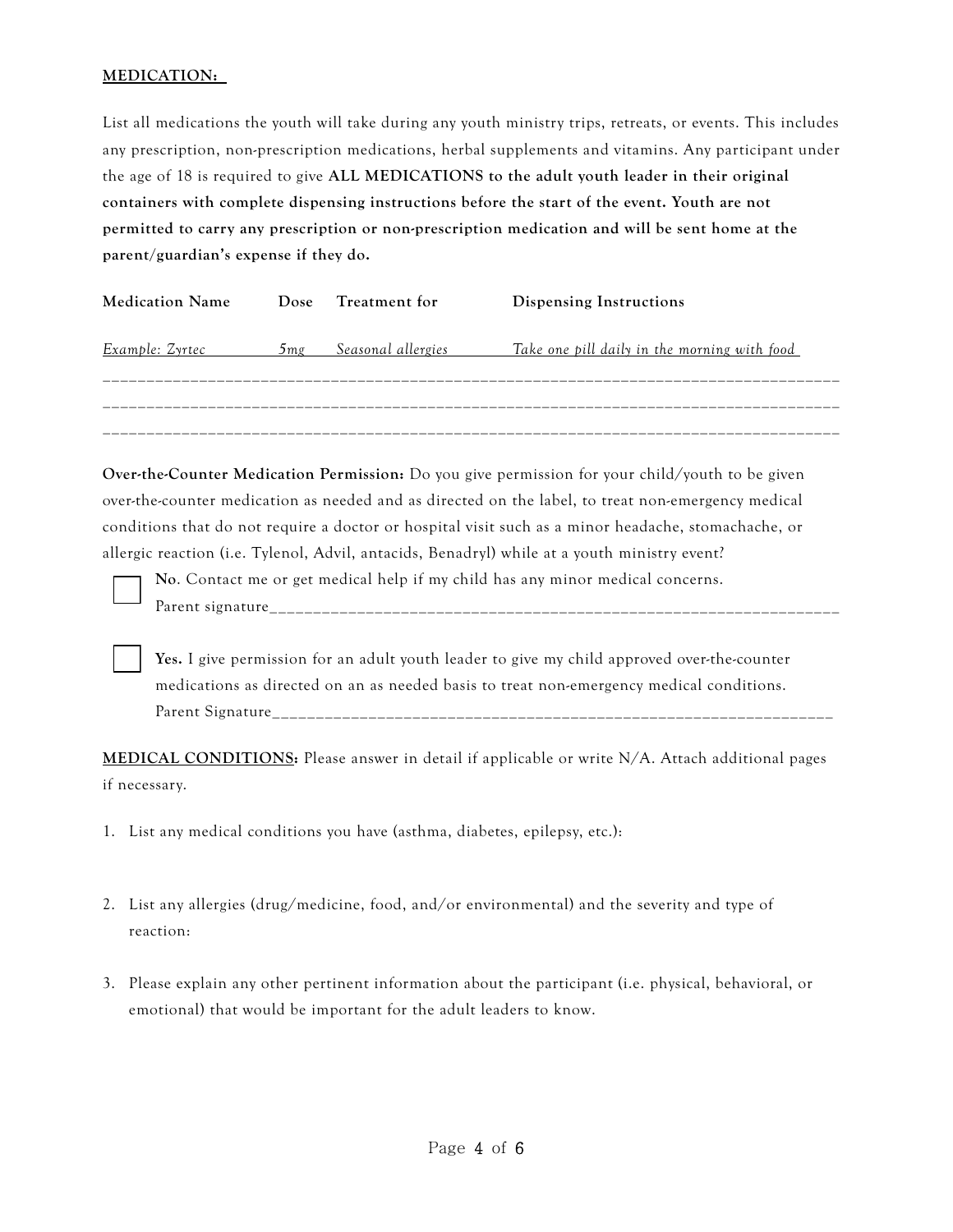# **Desert Foothills Lutheran Church Youth Ministry**

# **Covenant of Community Expectations**

The following rules and guidelines are equally binding on adult leaders/chaperones and youth.

### **NON-NEGOTIABLE RULES**

Any participant failing to abide by these rules will be sent home immediately at personal/family expense.

- No use of illicit drugs or alcohol
- Presence at and full participation in all group activities, including adherence to curfews and other time-related instructions
- No sexual misconduct (defined as exposure, touching, or inappropriate reference to body areas normally covered by undergarments)
- Must be in assigned rooms by designated time
- Coed visitation only in assigned community room
- Smoking and the use of tobacco products are not allowed to, from, or during any trip.
- Will not break any American laws in the United States or any other country.

#### **GUIDELINES FOR LIVING IN CHRISTIAN COMMUNITY**

- Adults and youth will be equally responsible for performing assigned tasks in a timely and cooperative manner.
- Participants will be respectful, encouraging, and will maintain a positive attitude toward others at all times, recognizing Christ's presence in each other.
- Participants will be respectful of both common living spaces and the property of others.
- Participants will avoid the use of foul language, cursing, or any speech (including "humor") which puts down, makes fun of, or stereotypes other persons or groups.
- Sleeping areas for males and females will be separate.

**Youth Participant's (or Adult Leader's) Statement:** By signing this form, I pledge to honor God and respect others during this activity by following the rules and guidelines printed above. I understand that I cannot participate in the activity unless this completed form is on file.

x\_\_\_\_\_\_\_\_\_\_\_\_\_\_\_\_\_\_\_\_\_\_\_\_\_\_\_\_\_\_\_\_\_\_\_\_\_\_\_\_\_\_\_\_\_\_\_\_\_\_\_\_\_\_\_\_\_\_\_\_\_\_\_\_\_\_\_\_\_\_\_\_\_ Youth Participant's or Adult Leader's Signature Theorem and Date

**Parent/Guardian's Statement**: By signing this form, I agree to support the Covenant of Community Expectations printed above, and will accept responsibility for the payment of my child's return transportation should s/he break one of the non-negotiable rules.

x\_\_\_\_\_\_\_\_\_\_\_\_\_\_\_\_\_\_\_\_\_\_\_\_\_\_\_\_\_\_\_\_\_\_\_\_\_\_\_\_\_\_\_\_\_\_\_\_\_\_\_\_\_\_\_\_\_\_\_\_\_\_\_\_\_\_\_\_\_\_\_\_\_\_\_\_\_

Parent/Guardian's Signature Date